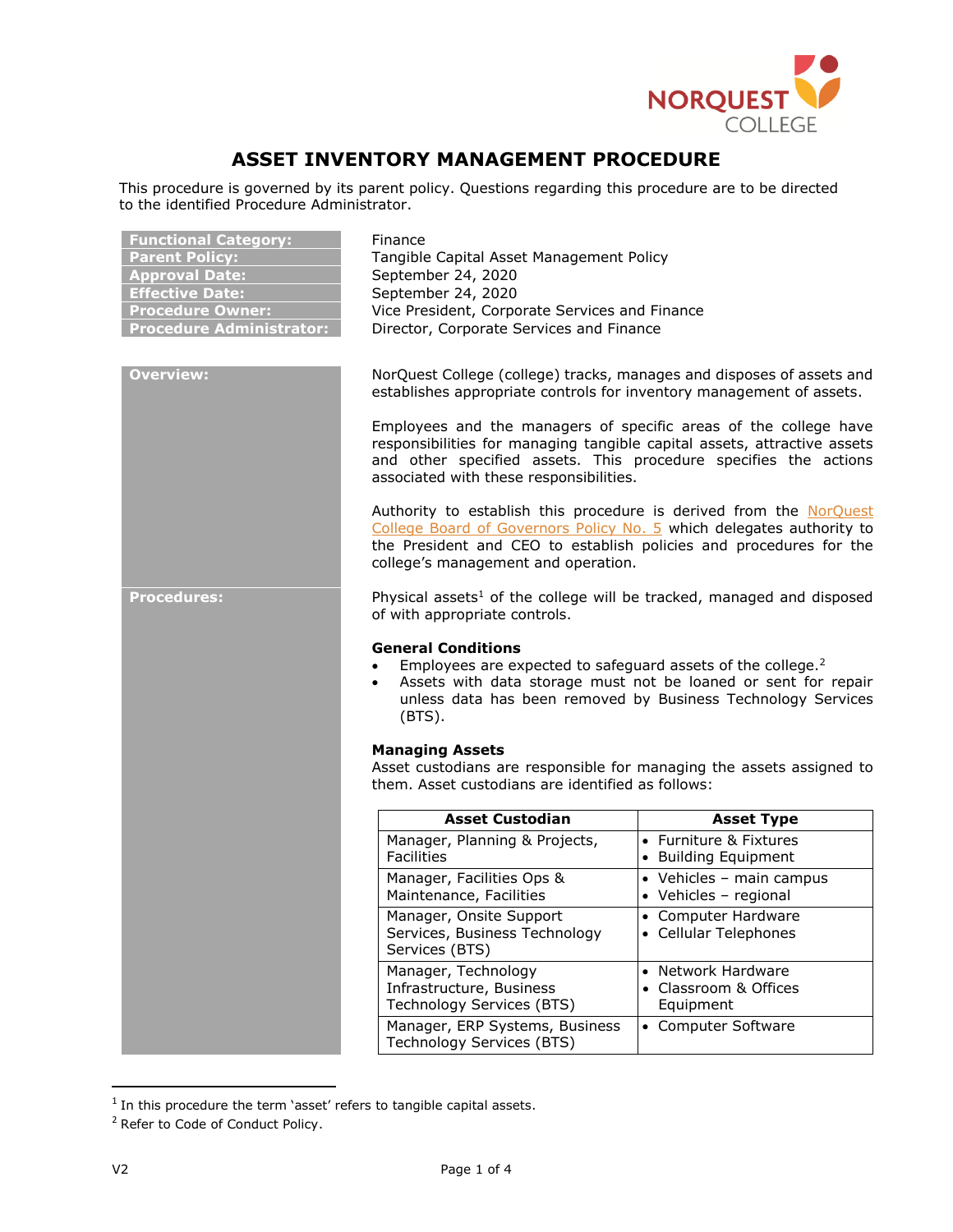

| Associate Dean, Faculty of Health<br>& Community Studies (FHCS)                | • Health Lab Equipment                                                                     |
|--------------------------------------------------------------------------------|--------------------------------------------------------------------------------------------|
| Manager, Business, Faculty of<br>Skills & Foundational Learning<br>(FSFL)      | $\bullet$ FSFL Assets<br>LINC Assets                                                       |
| Associate Dean, Faculty of<br>Business, Environment &<br>Technology (FBET)     | $\bullet$ FBET Assets                                                                      |
| Director, Brand                                                                | • Brand & Marketing Assets                                                                 |
| Sr. Manager, Wellness &<br>Accessibility                                       | • Customer Care Assets<br>• Specialized Equipment -<br><b>Wellness &amp; Accessibility</b> |
| Chief of Staff, Director of Strategy                                           | • President's Office Assets                                                                |
| Manager, Supply Chain<br>Management (SCM), Business<br><b>Finance Services</b> | $\bullet$ Other                                                                            |

### **Lost, Stolen, or Vandalized Assets, including Attractive Assets**

- Where an asset has been vandalized, lost or stolen, the employee is to immediately inform their manager.
- The manager is to inform the asset custodian.
- The asset custodian and SCM will take action as specified in the Disposal of Assets section of this procedure.
- If personal information was contained in the asset that has been lost or stolen, the manager will immediately contact the Compliance Office.
- In certain circumstances, the replacement of assets may become the financial responsibility of the department to which the asset was assigned.

## **Tracking Assets**

SCM will:

- For the purpose of identifying assets and facilitating inventory management, affix asset tags on all assets that need to be tracked for accounting, inventory, warranty, guarantee, or funding reasons, and maintain a record of the assets and location.
- Asset custodians are responsible for tracking attractive assets within their respective areas.
- Conduct an annual inventory of capital assets.
	- o In the event that assets cannot be located, SCM will work with the asset custodian to conduct an investigation.
	- o Inventory discrepancies (overages) will be investigated by SCM in conjunction with Finance Services (FS).
	- o The inventory record will be adjusted for missing and/or damaged inventory by Finance Services in consultation with SCM and the asset custodian.

### **Disposal of Assets**

When an asset reaches the end of its useful life, is damaged beyond repair, is unaccounted for during an inventory count, or is no longer required by the college, it is to be disposed of as follows:

- The asset custodian is to:
	- o complete and sign an [Asset Disposal Form,](https://theq.norquest.ca/Departments/IPFS/Public-Documents/Forms/Asset-Disposal-Form.aspx)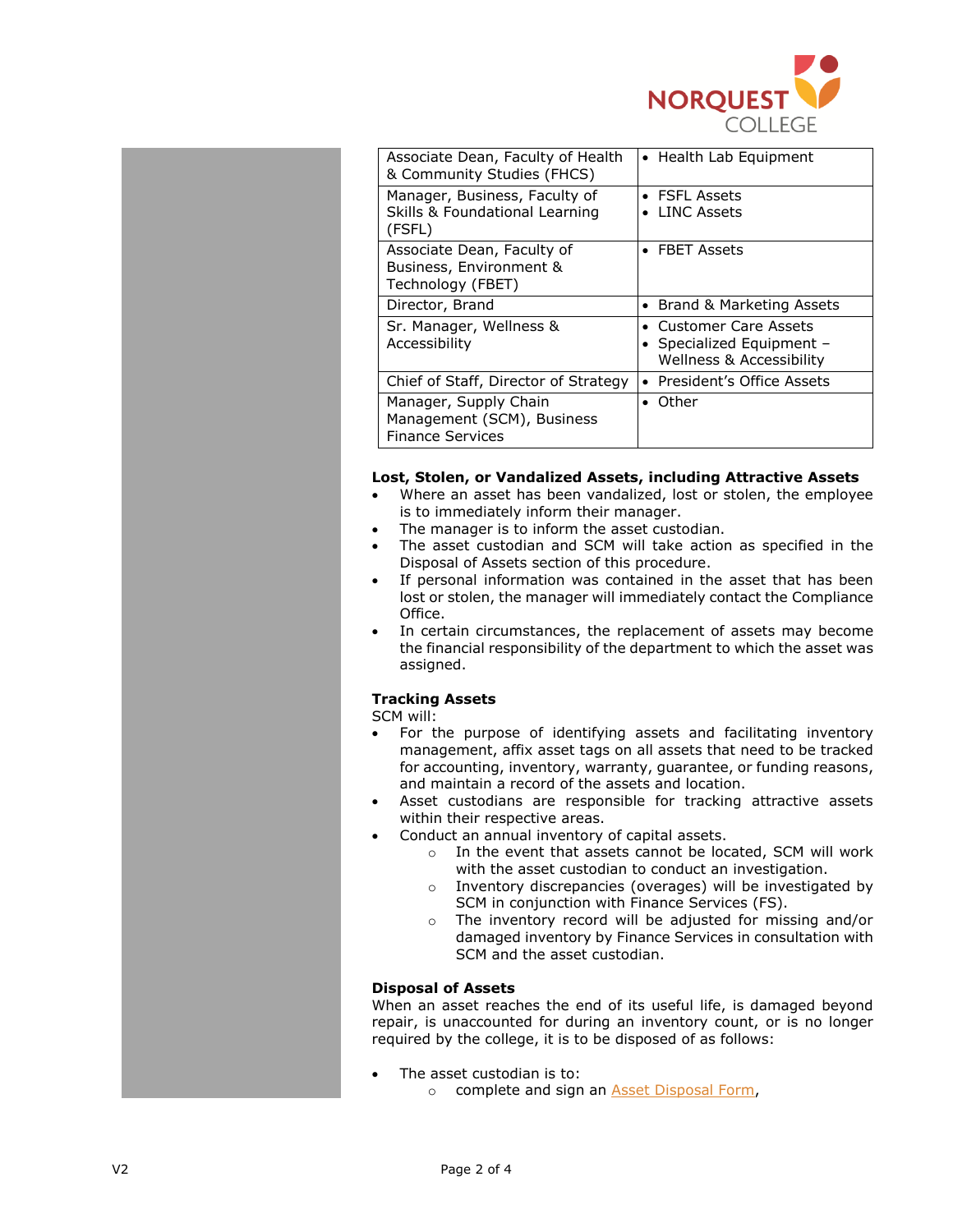

- o arrange for BTS to clear all data, including personal information and software from computers and other equipment that has a storage device (including telephony equipment, printers and fax machines), and
- o submit a pdf copy of the form to SCM via email to [supplychain@norquest.ca.](mailto:supplychain@norquest.ca)
- SCM will:
	- o determine if there is a net book value (NBV) associated with the asset,
		- where there is no NBV, use the condition of the asset to determine whether the asset is sold, donated, used as a trade-in or discarded,
		- where there is a NBV, SCM will seek authorization to dispose of the asset from the Director, FS
			- where approved by the Director, FS, use the NBV and condition of the asset to determine whether the asset is sold, donated, used as a trade-in or discarded,
			- where not approved, obtain direction from the Director, FS on next steps and act on those directions, and
		- o determine who is responsible to take the approved disposal action and communicate as appropriate. (i.e. sell, donate, use as trade-in, discard).
- The asset custodian will, once the asset has been disposed of, provide SCM with all applicable documentation.
- SCM will provide Financial Services with all applicable documentation including, but not limited to the Signed Asset Disposal Form, Eco-station receipt, confirmation of donation receipt, insurance documents, and bill of sale or confirmation of sale such as an Alberta Surplus Sales Declaration.

### **Maintenance, Repair and Loans of College Assets**

Assets with data storage must not be loaned or sent for repair unless data has been removed by BTS.

Asset custodians are to email SCM at [supplychain@norquest.ca](mailto:supplychain@norquest.ca) at least five (5) business days prior to an asset:

- temporarily leaving college property for maintenance or repair
- being loaned to an external organization or person

Email is to include the following information:

- nature of the transaction
- the asset tag number
- the description of the asset
- serial number
- who it is loaned to (if applicable with the Asset Loan Agreement)
- who is performing repairs or maintenance
- when it is expected back

**Definitions: Asset Custodian:** division/department heads or individuals who are responsible for managing an asset including moving, maintaining and disposal of the asset.

> **Attractive Asset:** items which are below the college Capital Asset value threshold and are prone to theft and/or loss due to its portable nature and/or resale ability.